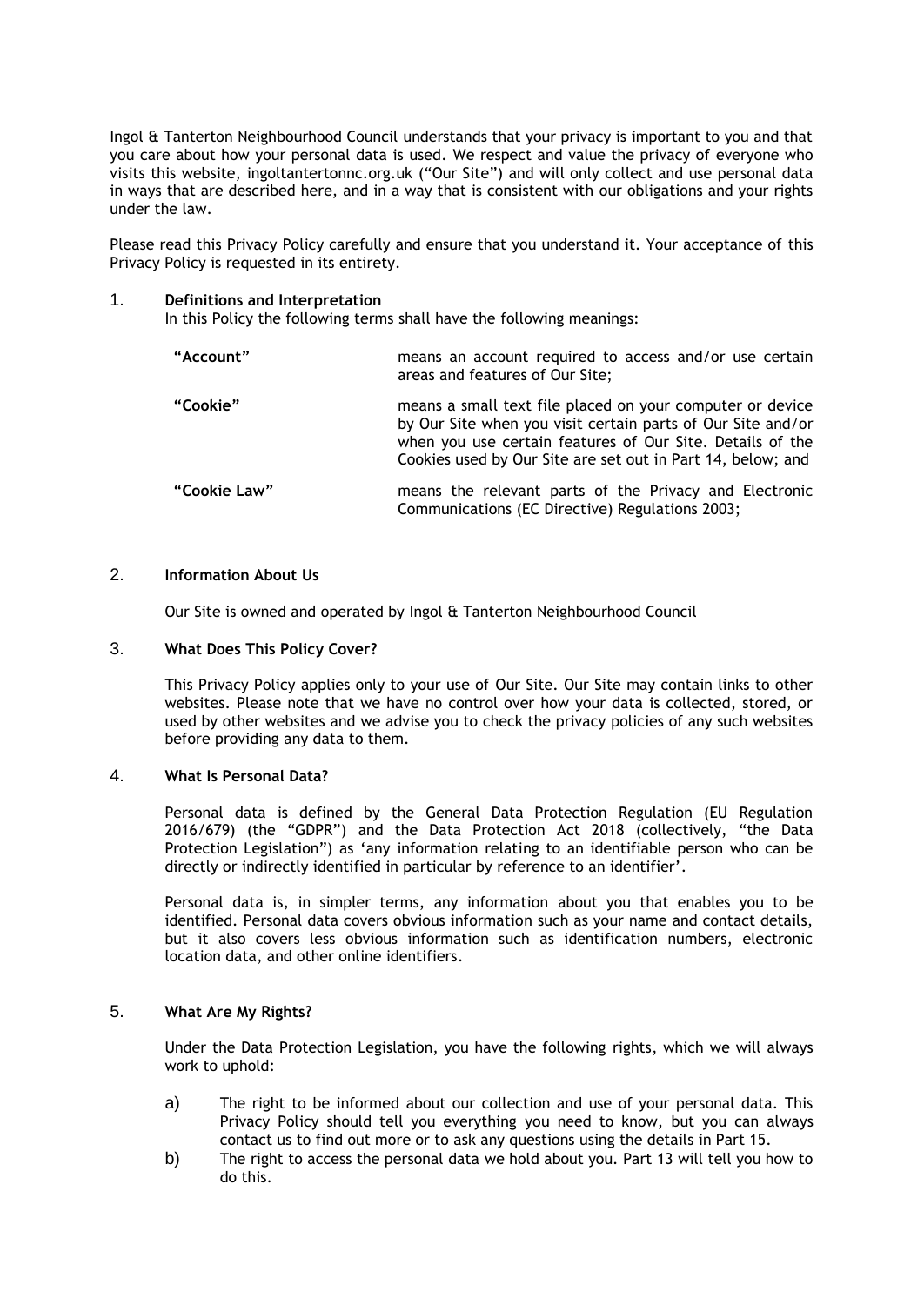- c) The right to have your personal data rectified if any of your personal data held by us is inaccurate or incomplete. Please contact us using the details in Part 15 to find out more.
- d) The right to be forgotten, i.e. the right to ask us to delete or otherwise dispose of any of your personal data that we hold. Please contact us using the details in Part 15 to find out more.
- e) The right to restrict (i.e. prevent) the processing of your personal data.
- f) The right to object to us using your personal data for a particular purpose or purposes.
- g) The right to withdraw consent. This means that, if we are relying on your consent as the legal basis for using your personal data, you are free to withdraw that consent at any time.
- h) The right to data portability. This means that, if you have provided personal data to us directly, we are using it with your consent or for the performance of a contract, and that data is processed using automated means, you can ask us for a copy of that personal data to re-use with another service or business in many cases.
- i) Rights relating to automated decision-making and profiling. We do not use your personal data in this way.

For more information about our use of your personal data or exercising your rights as outlined above, please contact us using the details provided in Part 15.

It is important that your personal data is kept accurate and up-to-date. If any of the personal data we hold about you changes, please keep us informed as long as we have that data.

Further information about your rights can also be obtained from the Information Commissioner's Office or your local Citizens Advice Bureau.

If you have any cause for complaint about our use of your personal data, you have the right to lodge a complaint with the Information Commissioner's Office. We would welcome the opportunity to resolve your concerns ourselves, however, so please contact us first, using the details in Part 15.

# 6. **What Data Do You Collect and How?**

Depending upon your use of Our Site, we may collect and hold some or all of the personal and non-personal data set out in the table below, using the methods also set out in the table. Please also see Part 14 for more information about our use of Cookies and similar technologies. We do not collect any 'special category' or 'sensitive' personal data**,** personal data relating to children**,** or data relating to criminal convictions and/or offences**.**

| <b>Data Collected</b>                         | <b>How We Collect the Data</b>                                                     |
|-----------------------------------------------|------------------------------------------------------------------------------------|
| <b>Name</b>                                   | The data is inputted into an enquiry form                                          |
| <b>Email Address</b>                          | The data is inputted into an enquiry form                                          |
| Technical information including IP addresses. | Information is automatically collected and saved<br>in the backend of the website. |

# 7. **How Do You Use My Personal Data?**

Under the Data Protection Legislation, we must always have a lawful basis for using personal data. The following table describes how we may use your personal data, and our lawful bases for doing so: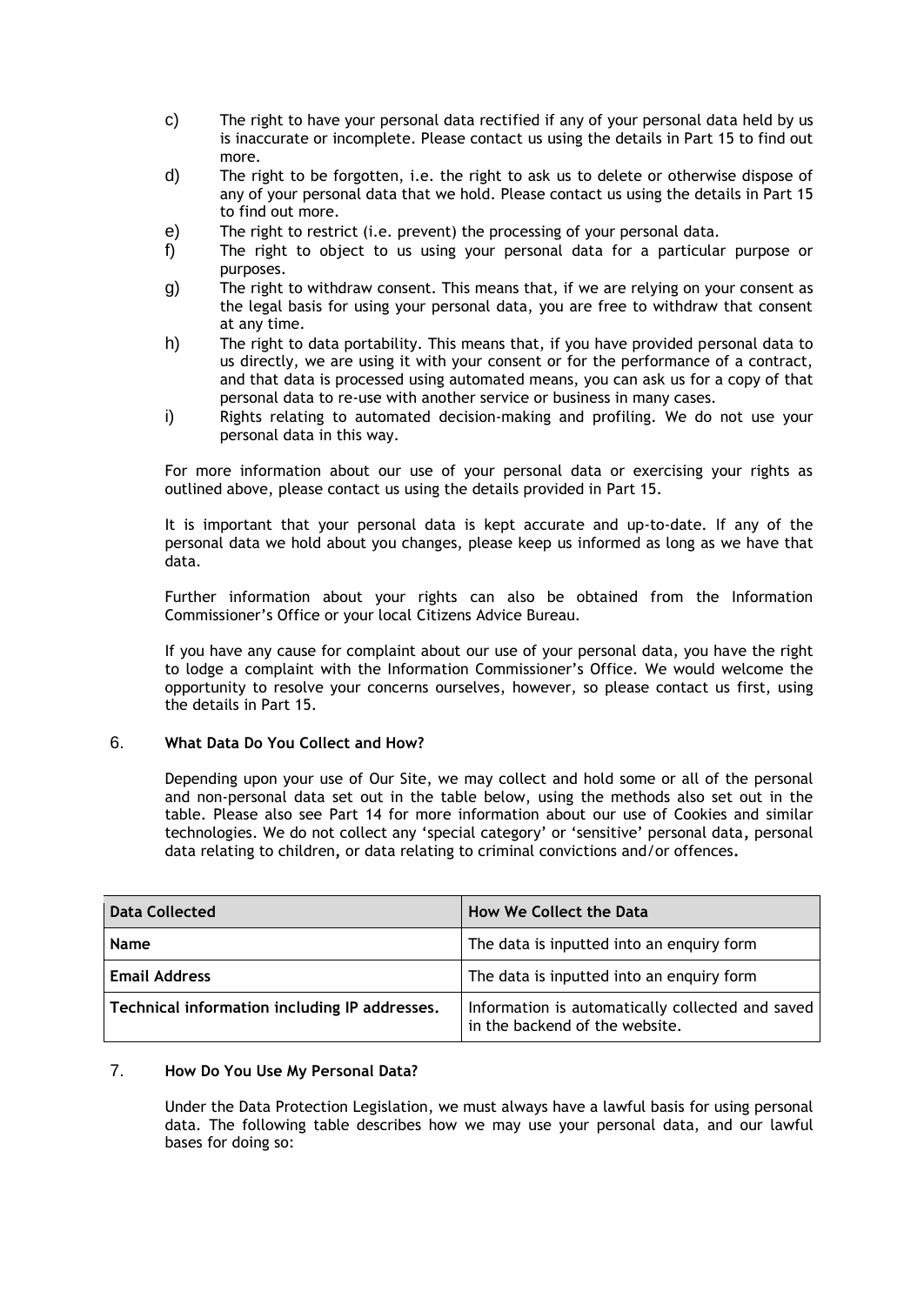| What We Do                                                                                                         | What Data We Use                         | <b>Our Lawful Basis</b>                                                                                                                                |
|--------------------------------------------------------------------------------------------------------------------|------------------------------------------|--------------------------------------------------------------------------------------------------------------------------------------------------------|
| Supplying our products and/or<br>services to you.                                                                  | Name, Email,                             | When an enquiry is made, the<br>enquirer is requested to input<br>their details in order to receive<br>information on our products<br>and/or services. |
| Communicating with you.                                                                                            | Name, Email Address,<br>Telephone Number | To update you on ongoing work,<br>payments and all other<br>activities regarding your<br>account.                                                      |
| Supplying you with information<br>by email that you have opted-<br>in-to (you may opt-out at any<br>time by email. | Name, Email                              | To inform you of ongoing<br>activities within the business,<br>to keep you updated on our<br>products and services.                                    |

With your permission and/or where permitted by law, we may also use your personal data for marketing purposes, which may include contacting you by email**,** telephone **or** text message information, news, and offers on our products and/or services. You will not be sent any unlawful marketing or spam. We will always work to fully protect your rights and comply with our obligations under the Data Protection Legislation and the Privacy and Electronic Communications (EC Directive) Regulations 2003, and you will always have the opportunity to opt-out. We will always obtain your express opt-in consent before sharing your personal data with third parties for marketing purposes and you will be able to opt-out at any time.

Third Parties whose content appears on Our Site may use third-party Cookies. Please note that we do not control the activities of such third parties, nor the data that they collect and use themselves, and we advise you to check the privacy policies of any such third parties.

We will only use your personal data for the purpose(s) for which it was originally collected unless we reasonably believe that another purpose is compatible with that or those original purpose(s) and need to use your personal data for that purpose. If we do use your personal data in this way and you wish us to explain how the new purpose is compatible with the original, please contact us using the details in Part 15.

If we need to use your personal data for a purpose that is unrelated to, or incompatible with, the purpose(s) for which it was originally collected, we will inform you and explain the legal basis which allows us to do so.

In some circumstances, where permitted or required by law, we may process your personal data without your knowledge or consent. This will only be done within the bounds of the Data Protection Legislation and your legal rights.

# 8. **How Long Will You Keep My Personal Data?**

We will not keep your personal data for any longer than is necessary in light of the reason(s) for which it was first collected. Your personal data will therefore be kept for the following periods (or, where there is no fixed period, the following factors will be used to determine how long it is kept):

| Type of Data                                    | How Long [We] OR [I] Keep It |
|-------------------------------------------------|------------------------------|
| I Identity Information including Name and Title | 3 years.                     |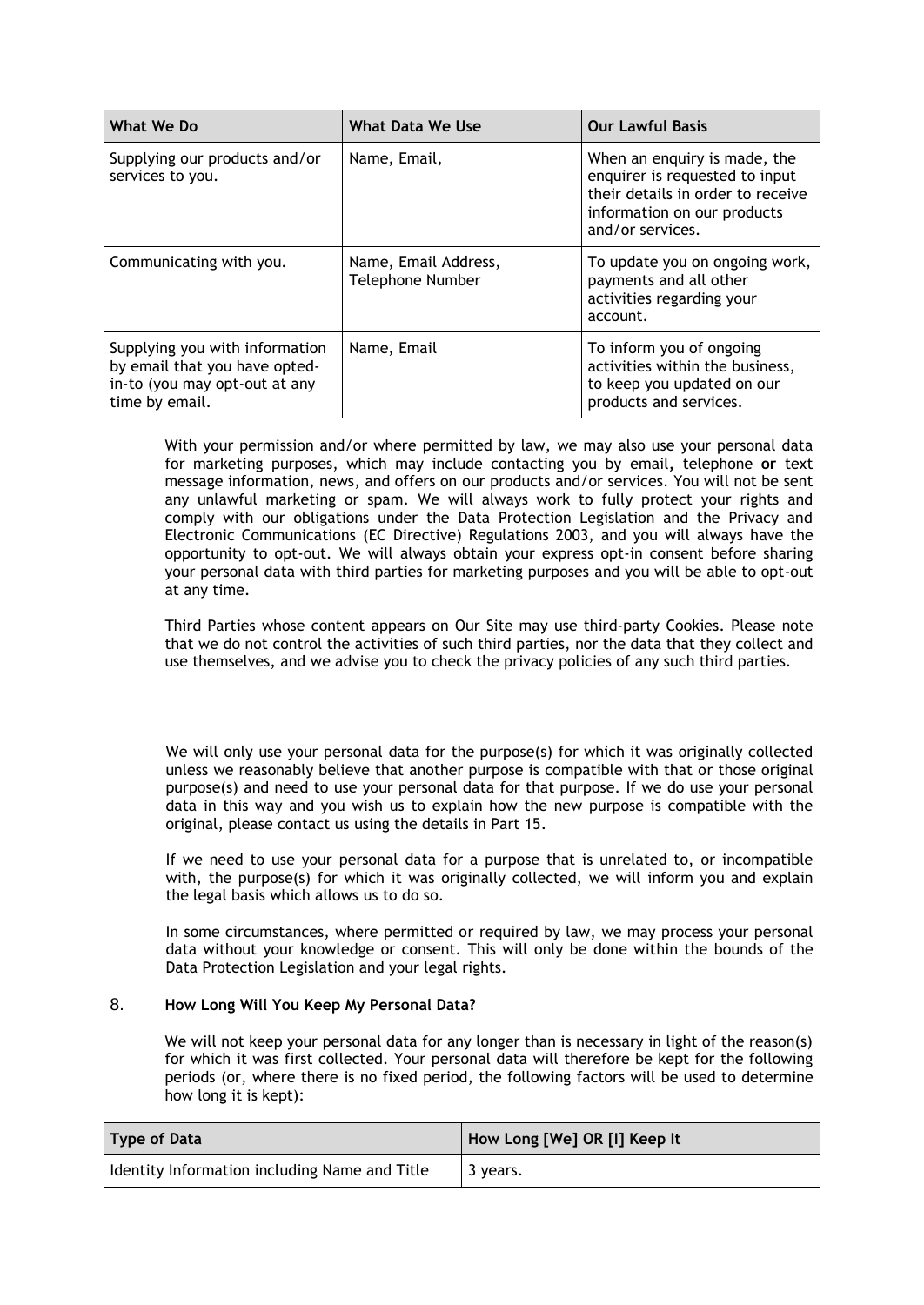| Contact information including address, email 3 years.<br>address, telephone numbers.            |                                                                                                                                          |
|-------------------------------------------------------------------------------------------------|------------------------------------------------------------------------------------------------------------------------------------------|
| Business information including business name, 3 years<br>contact information, business address. |                                                                                                                                          |
| browser type and version and operating system.                                                  | Technical information including IP address, The information will be kept in the back end of<br>the website for a maximum of three years. |

## 9. **How and Where Do You Store or Transfer My Personal Data?**

We will only store or transfer your personal data within the UK. This means that it will be fully protected under the Data Protection Legislation.

The security of your personal data is essential to us, and to protect your data, we take a number of important measures, including the following:

- limiting access to your personal data to those employees, agents, contractors, and other third parties with a legitimate need to know and ensuring that they are subject to duties of confidentiality;
- procedures for dealing with data breaches (the accidental or unlawful destruction, loss, alteration, unauthorised disclosure of, or access to, your personal data) including notifying you and/or the Information Commissioner's Office where we are legally required to do so.

## 10. **Do You Share My Personal Data?**

We will not share any of your personal data with any third parties for any purposes, subject to the following exceptions.

If we sell, transfer, or merge parts of our business or assets, your personal data may be transferred to a third party. Any new owner of our business may continue to use your personal data in the same way(s) that we have used it, as specified in this Privacy Policy.

In some limited circumstances, we may be legally required to share certain personal data, which might include yours, if we are involved in legal proceedings or complying with legal obligations, a court order, or the instructions of a government authority.

In some limited circumstances, we may be legally required to share certain personal data, which might include yours, if we are involved in legal proceedings or complying with legal obligations, a court order, or the instructions of a government authority.

# 11. **How Can I Control My Personal Data?**

- 11.1 In addition to your rights under the Data Protection Legislation, set out in Part 5, when you submit personal data via Our Site, you may be given options to restrict our use of your personal data. In particular, we aim to give you strong controls on our use of your data for direct marketing purposes (including the ability to opt-out of receiving emails from us which you may do by unsubscribing using the links provided in our emails, at the point of providing your details.
- 11.2 You may also wish to sign up to one or more of the preference services operating in the UK: The Telephone Preference Service ("the TPS"), the Corporate Telephone Preference Service ("the CTPS"), and the Mailing Preference Service ("the MPS"). These may help to prevent you receiving unsolicited marketing. Please note, however, that these services will not prevent you from receiving marketing communications that you have consented to receiving.